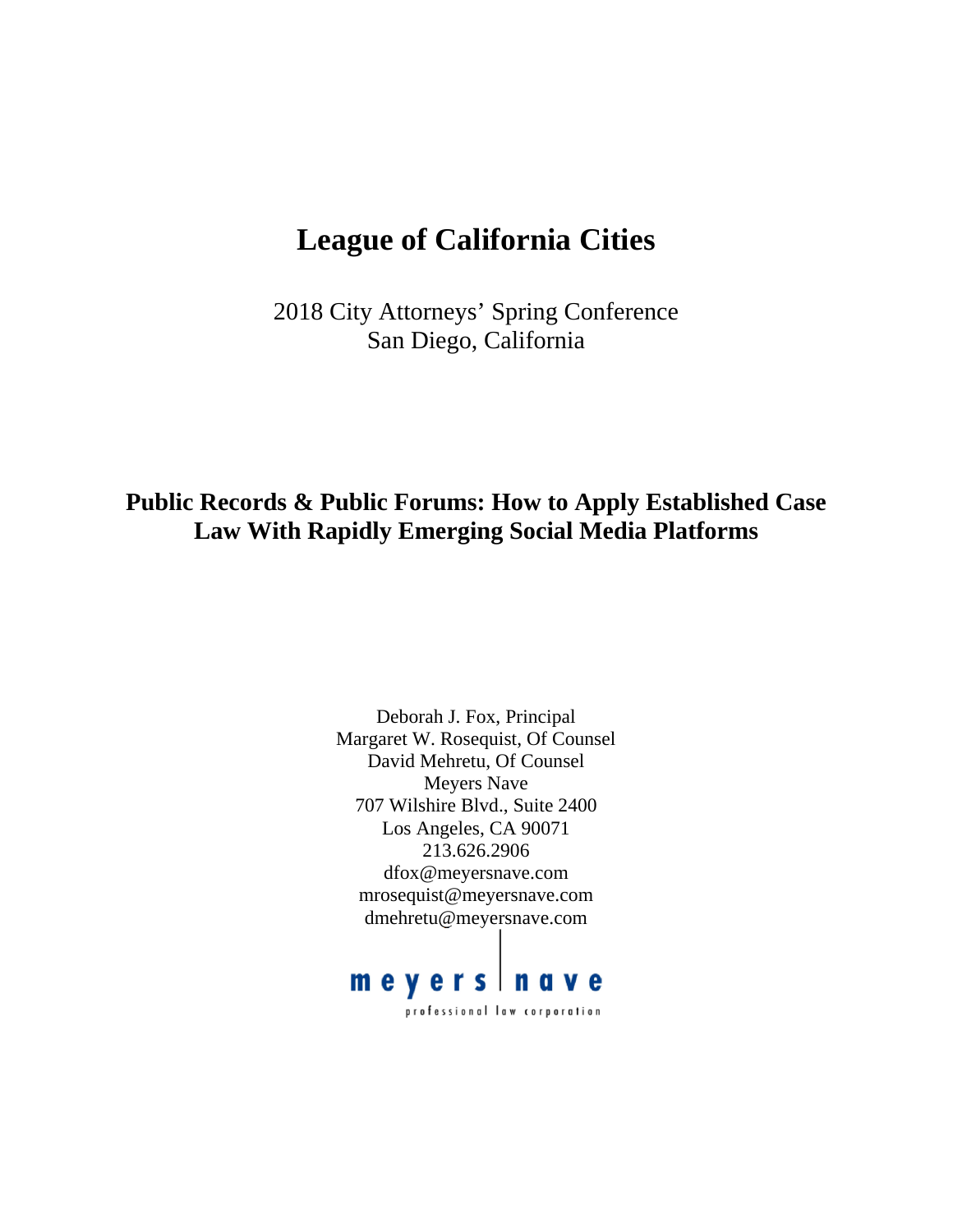Public Records & Public Forums: What Happens when Established Case Law Encounters Rapidly Emerging Social Media Platforms and New Forms of Electronic Communications?

### **Deborah J. Fox, Meyers Nave Margaret W. Rosequist, Meyers Nave David Mehretu, Meyers Nave**

#### **I. Introduction**

The ubiquitous use of social media, email, text messaging and other communication technology and practices is transforming government. Whether it's the board member who communicates with agency staff by text messaging to get real time guidance during meetings, the elected official using Twitter to address her constituents, or the municipality that maintains a Facebook or Nextdoor page to make public announcements and facilitate enhanced engagement between the city and its residents, the use of technology is making public entities more efficient, effective, dynamic, and connected to the communities and constituents they serve. Although some of these technologies and platforms are newer than others, there is invariably a delay in the increasing prevalence of such technologies and practices and the application of established laws and procedures to regulate them. That does not mean, however, that courts have been reluctant to apply old laws to the use of new technologies by public entities when the opportunity presents itself. To the contrary, established and familiar laws and regulations are being utilized by courts in California and throughout the country to ensure that, as used by governments, social media and other communication technology are subject to the same regulations as their traditional counterparts. This paper explores two important instances where this is happening – forum classification of social media under the First Amendment of the U.S. Constitution, and the application of California's Public Records Act to content residing on social media and the personal accounts and devices of public entity employees.

#### **II. First Amendment Concerns For Governmental Social Media Platforms**

The Free Speech Clause of the First Amendment of the United States Constitution provides "Congress shall make no law…abridging the freedom of speech, or of the press…." Under the Fourteenth Amendment, municipal regulations and policies are within the scope of this limitation on governmental authority.<sup>1</sup> The rise of social media platforms presents a new and evolving arena for public discourse and First Amendment scrutiny. While it remains to be seen exactly how First Amendment jurisprudence will be applied to these digital platforms, forum classification will be at the forefront of the debate.

# **A. Categories Of Forum Classification**

The forum classification doctrine is a system of categorizing places, and then determining the rules according to the specified category. Forum classification is crucial because the level of scrutiny and the leeway afforded the government differs based upon the type of forum being

<sup>1</sup> *Lovell v. Griffin*, 303 U.S. 444, 450 (1938).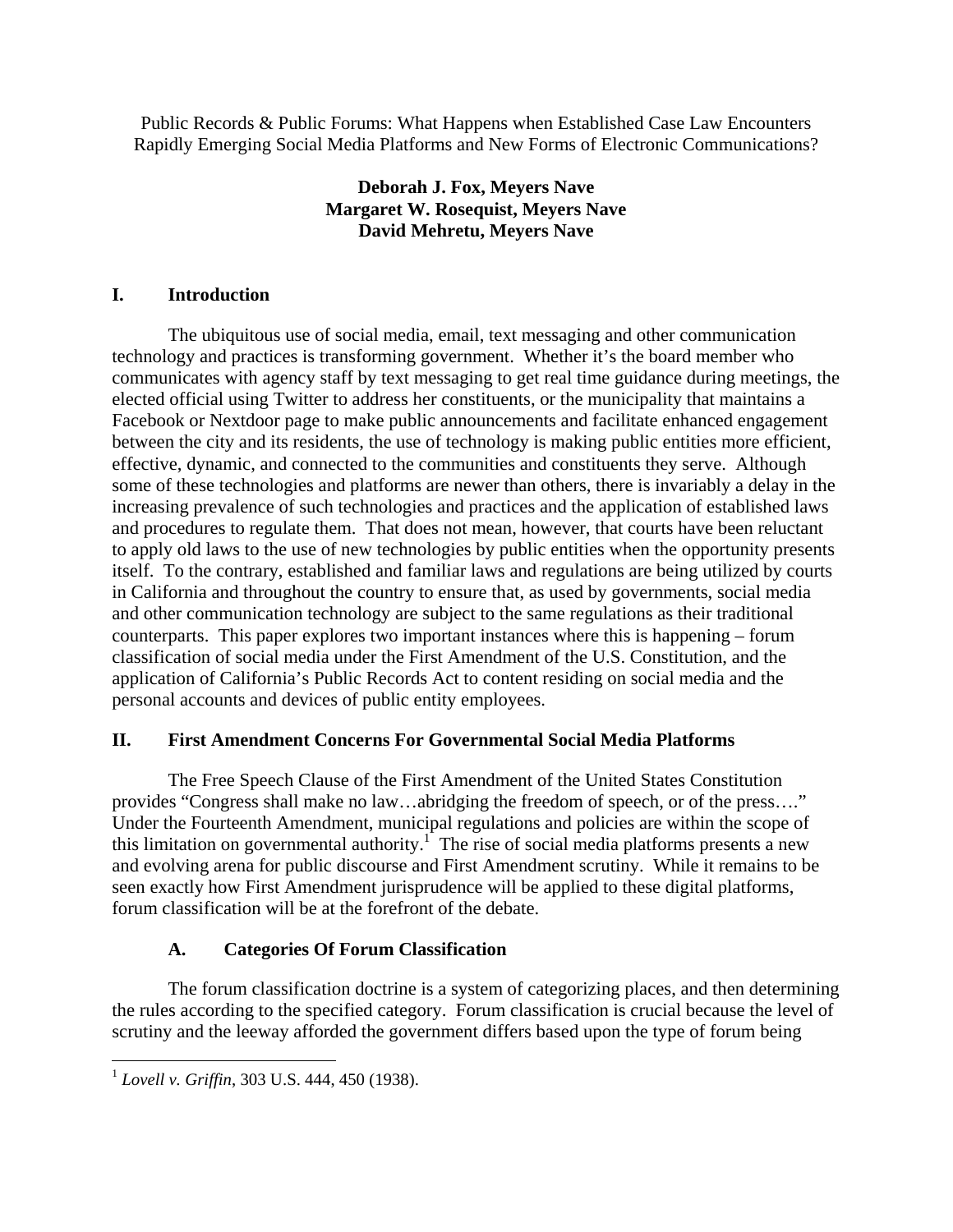regulated.<sup>2</sup> There are two main categories for forum classification, the public forum and the nonpublic forum. A traditional public forum is a place such as a park, public street or sidewalk, where people have traditionally been able to express ideas and opinions. In contrast to the public forum, a nonpublic forum is government property that has traditionally not been open to the free exchange of ideas, such as a courthouse lobby, a prison or a military base. These two main categories of government property have been expanded to cover circumstances that do not fall neatly into either primary category – namely, the designated public forum and the limited public forum. Both of these forum classifications apply to nonpublic fora that the government opens to expressive activity, but the terms under which the fora may constitutionally operate differ significantly.

Specifically, a designated public forum is created when the government intentionally opens (or "designates") non-traditional areas for First Amendment activity pursuant to policy or practice.<sup>3</sup> Examples of situations where courts have found a designated public forum include: state university meeting facilities where the university had an express policy of opening the facilities to registered student groups; school board meetings where the state statute provided for open meetings; a municipal auditorium and a city-leased theater where the city dedicated the property to expressive activity; and the interior of a city hall where the city opened the building to display art and did not consistently enforce any restrictions.<sup>4</sup> Regulations for a designated public forum are subject to the same level of review as a public forum.

A limited public forum is created when the government opens a non-public forum to First Amendment activity but limits such access to certain groups or topics.<sup>5</sup> Examples of situations where courts have found a limited public forum include: public library meeting rooms where policy limited it to certain uses; public school property where policy limits use to only certain groups; and the state's specialty license plate program.<sup>6</sup> A property classified as a limited public forum is subject to the same more lenient rules as a nonpublic forum.<sup>7</sup> The government is not required to indefinitely keep a designated public forum or a limited public forum open, but so

<sup>2</sup> *International Soc'y for Krishna Consciousness v. Lee*, 505 U.S. 672 (1992); see also *PMG Int'l Div., L.L.C. v. Rumsfeld*, 303 F.3d 1163 (9th Cir. 2002); *Sammartano v. First Judicial Dist. Court*, 303 F.3d 959 (9th Cir. 2002); *Hopper v. City of Pasco*, 241 F.3d 1067, 1076 (9th Cir. 2001).

<sup>3</sup> *See Cornelius,* 473 U.S. at 800, 803; *Perry*, 460 U.S. at 45-46.

<sup>4</sup> *Widmar v. Vincent*, 454 U.S. 263, 267 (1981); *Madison Joint School District v. Wisconsin Employment Relations Comm'n*, 429 U.S. 167, 174 (1976); *Southeastern Promotions, Ltd v. Conrad*, 420 U.S. 546, 555 (1975); *Hopper*, 241 F.3d at 1075-6.

 $^5$  *Hills v. Scottsdale Unified Sch. Dist.*, 329 F.3d 1044, 1049 (9<sup>th</sup> Cir. 2003).

<sup>6</sup> *Faith Center Church v. Glover*, 480 F.3d 891, 908 (9th Cir. 2007); *Good News Club v. Milford Center School*, 553 U.S. 98, 102, 106 (2001); *Arizona Life Coalition v. Paisley*, 515 F.3d 956, 969 (9th Cir. 2008).

<sup>7</sup> *Id.*; *Perry,* 460 U.S. at 46; *United States v. Kokinda*, 497 U.S. 720, 725-27 (1990); *DiLoreto v. Downey Unified Sch. Dist. Bd. of Educ*., 196 F.3d 958, 965 (9th Cir. 1999).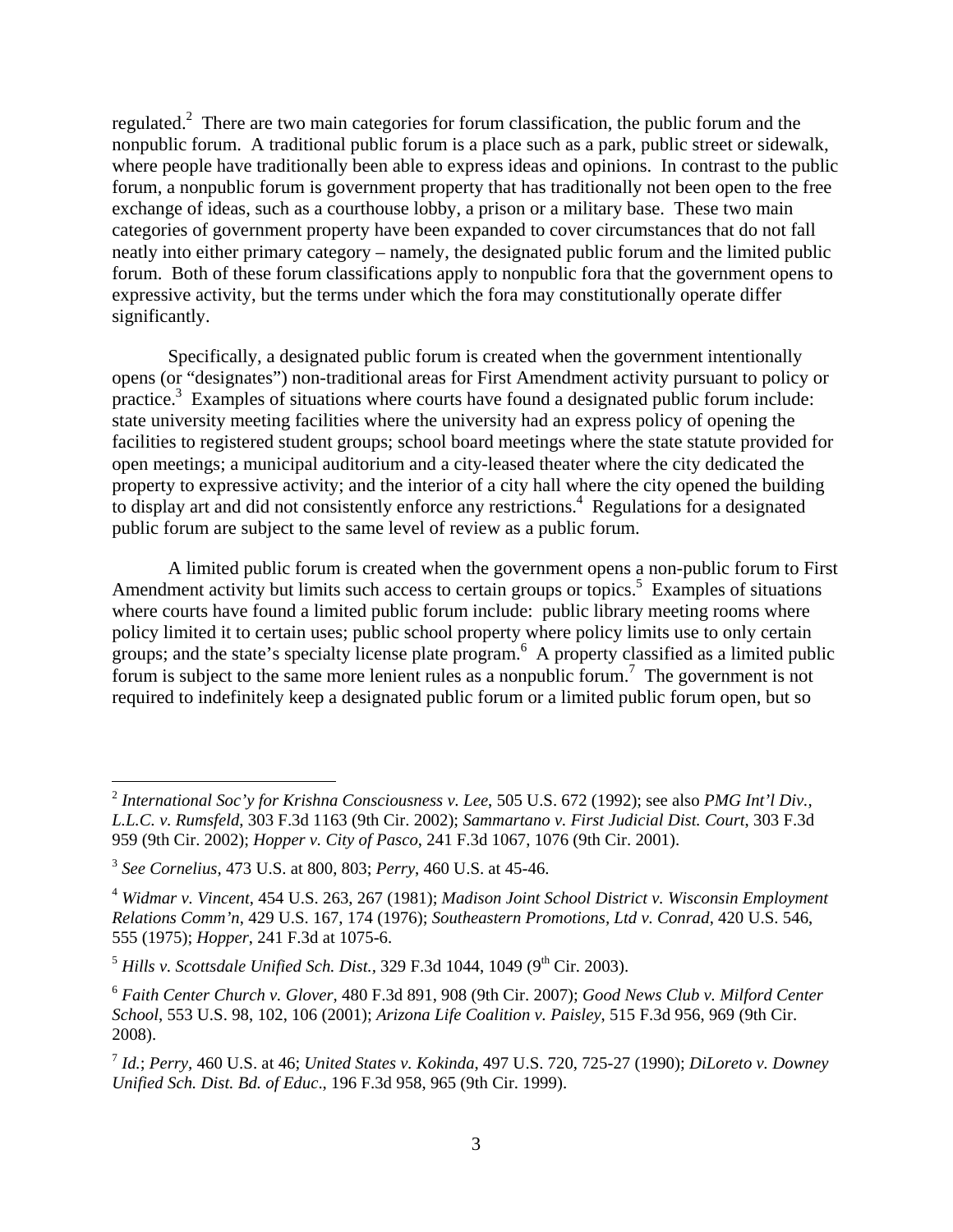long as the forum remains open it must comply with the requisite standards for its forum classification.8

Finally, in certain limited circumstances, government-owned and controlled property falls outside the scope of the Free Speech Clause and the forum classification doctrine. These are instances where the government has not opened a forum to general discourse and engages in its own speech and is entitled to "speak for itself" and "select the views it wants to express."9

#### **B. Standard Of Review Based On Forum Classification**

The classification of the forum at issue can be pivotal as to whether government policies or regulations pass constitutional muster. This is because in a public forum, or a designated public forum, restrictions are subject to an exacting review standard where content-based restrictions are subject to strict scrutiny and only pass muster if they are the least restrictive means for achieving a compelling government interest.<sup>10</sup> Content-neutral restrictions in a public forum (or designated public forum) are subject to the time, place and manner standard where they must be narrowly tailored to serve a significant government interest and must leave open ample alternatives for communication.<sup>11</sup> In a public (or designated public) forum, First Amendment activities generally may not be prohibited; rather, "speakers can be excluded ... only when the exclusion is necessary to serve a compelling state interest and the exclusion is narrowly drawn to achieve that interest."12 By contrast, in a nonpublic forum or limited public forum, the government is given more leeway and its regulations need only be reasonable and viewpoint neutral to pass muster.<sup>13</sup> Only viewpoint neutrality and not content-neutrality is required for regulations of a nonpublic or limited public forum.14

Given the different standards of review, it is critical to determine whether a nontraditional public forum that has been opened to expressive activity is operating as a designated public forum or a limited public forum. In order to determine the proper classification of the forum, courts typically examine the terms on which the forum operates.15 Courts critically examine the actions and policies of cities to determine whether a designated public forum or a limited public forum has been created.<sup>16</sup> The more consistently enforced and selective

 $\overline{a}$ 

 $^{13}$  *Id.* 

 $^{14}$  *Id.* 

<sup>8</sup> *Perry*, 460 U.S. at 46.

<sup>9</sup> *Pleasant Grove City v. Summum*, 555 U.S. 460, 467-68 (2009).

<sup>10</sup> *Perry Education Assn. v. Perry Local Educator's Assn*., 460 U.S. 37, 46 (1983); *DiLoreto v. Downey Unified School Dist. Bd. of Educ*., 196 F.3d 958, 965 (9th Cir. 1999).

 $11$  *Id.* 

<sup>12</sup> *Cornelius v. NAACP Legal Defense & Educ. Fund*, 473 U.S. 788, 800 (1985).

<sup>15</sup> *Hopper*, 241 F.3d at 1074, 1075.

<sup>16</sup> *Hopper,* 241 F.3d at 1076.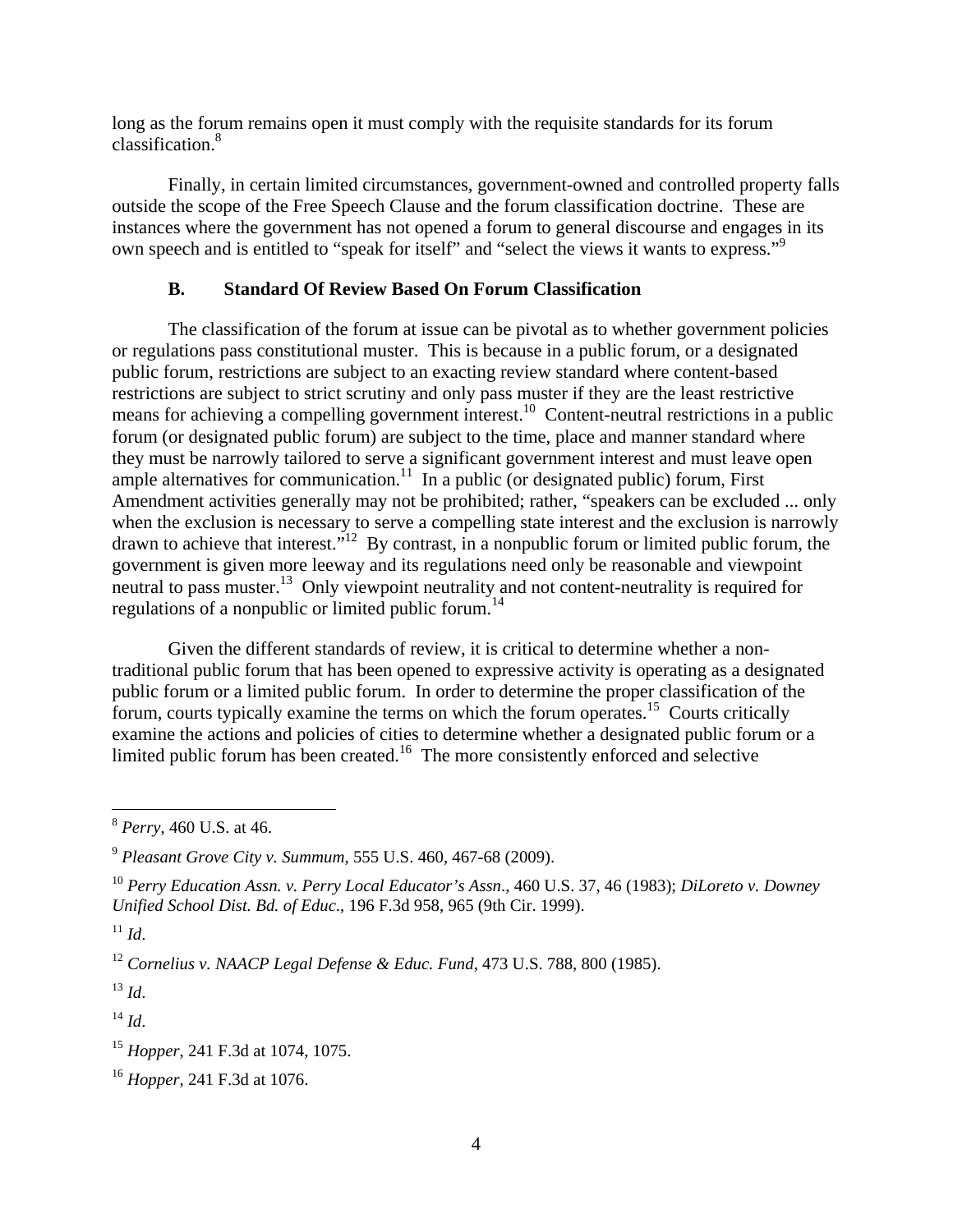restrictions are, the more likely the forum will be deemed a limited public forum.<sup>17</sup> By contrast, where restrictions are not enforced, or if exceptions are haphazardly permitted, the more likely the forum will be deemed a designated public forum.<sup>18</sup>

Courts have carved out specific forum classifications and standards for certain venues such as council meetings, which when open to the general public are treated as a limited public forum.19 Moreover, the Supreme Court has recognized the difficulty of applying forum classification to newly developing fora.20 In regards to cyberspace, courts, including the Supreme Court, have explained that the Internet in general, and social networking sites like Twitter in particular, are akin to "the modern public square."<sup>21</sup> The Supreme Court has recognized the powerful communication potential provided by the Internet noting it allows anyone "to become a town crier with a voice that resonates farther than it could from any soapbox. $2^{22}$  The Court has also commented that social media in particular provides "perhaps the most powerful mechanisms available to a private citizen to make his or her voice heard" and that Twitter enables people to "petition their elected representatives and otherwise engage with them in a direct manner."<sup>23</sup> In short, the courts recognize the importance of social media as a vital, newly developing forum and it appears they will be protective of First Amendment rights in this forum and wary of governmental restrictions.

#### **C. Forum Analysis Of Social Media Platforms**

Overlaying the forum classification doctrine on top of the social media platforms used by public entities, such as Facebook or Twitter, highlights the importance for cities to proactively set forth the policies and standards for public engagement on these platforms. The critical inquiry will be whether municipalities have opened these fora for expressive activity and on what terms. It is possible for public entities to operate social media platforms such as Facebook in a manner where the public entity provides information but does not open the forum for any public discussion or comments. For instance, on Facebook, page owners can choose to restrict users from leaving their own updates. Under such a scenario, there is a strong argument that the government has not opened the forum for any type of public discourse and is engaging purely in its own speech where the Free Speech Clause of the First Amendment does not apply, Thus, operating a Facebook page on these terms presents a low risk of a First Amendment challenge.

<sup>17</sup> *Id.* at 1076-78; *Cornelius*, 473 U.S. at 804-05; *See also Perry*, 460 U.S. at 47; *Lehman v. Shaker Heights*, 418 U.S. 298, 302-04 (1974); *Children of the Rosary v. City of Phoenix*, 154 F.3d 972, 976 (9th Cir. 1998), *cert. denied*, 526 U.S. 1131 (1999).

<sup>18</sup> *Id.*; *Hills*, 329 F.3d at 1049.

<sup>19</sup> *Acosta v. City of Costa Mesa*, 718 F.3d 800, 811 (2013).

<sup>&</sup>lt;sup>20</sup> See Denver Area Educational Telecommunications Consortium v. FCC, 518 U.S. 727, 739-743 and 763-766 (1996)

<sup>21</sup> *Packingham v. North Carolina*, 137 S.Ct. 1730, 1737 (2017); *hiQLabs Inc v. LinkedLin Corp.*, 273 F.Supp.3d 1099 (N.D. Cal. 2017); *Twitter, Inc. v. Sessions,* 263 F.Supp.3d 803, (N.D. Cal. 2017)

<sup>22</sup> *Reno v. ACLU*, 521 U.S. 844, 853 (1997).

<sup>23</sup> *Packingham*, 137 S.Ct. at 1735 & 1737.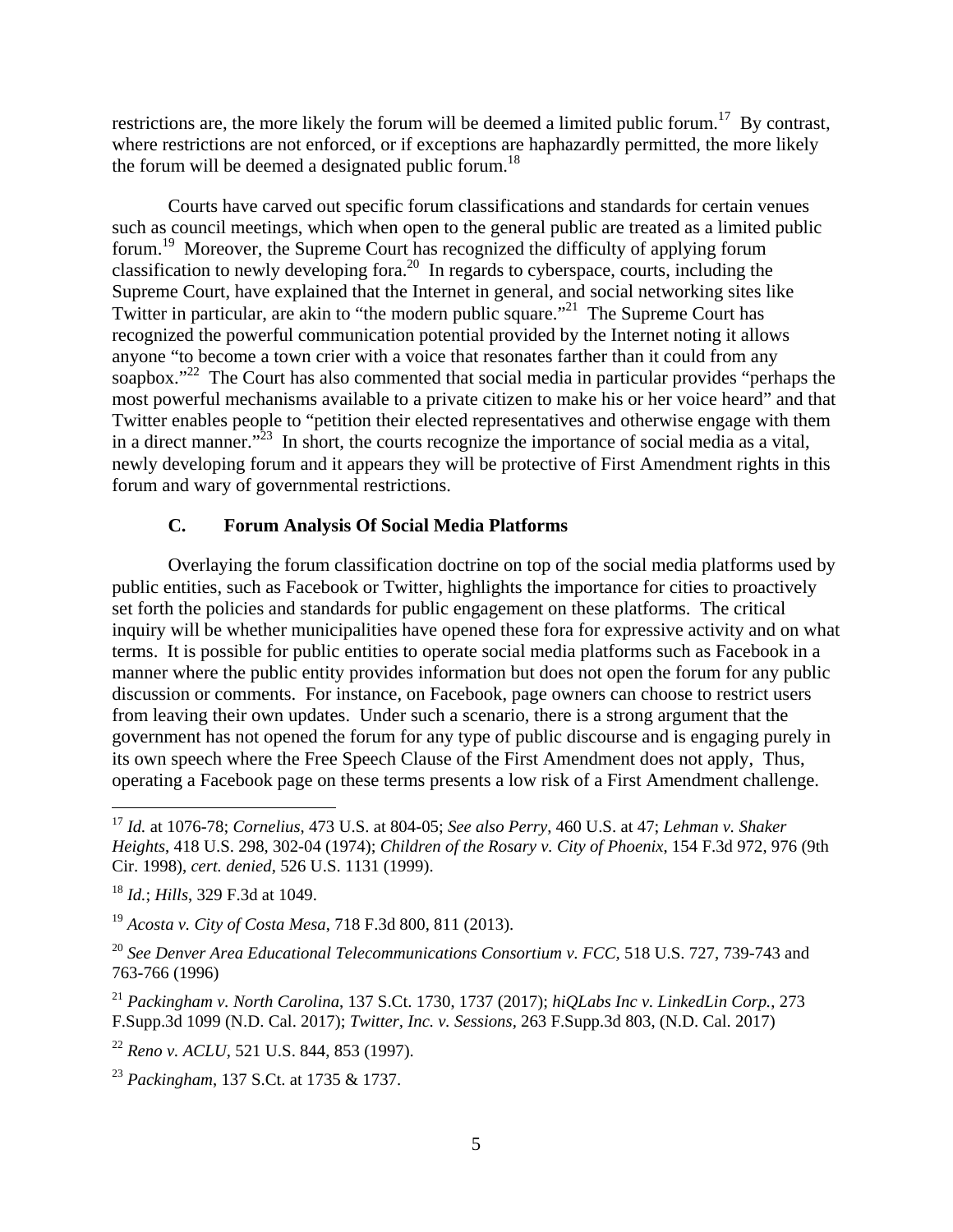Instead, the forum remains limited to government speech for items such as public service announcements or updates about city activities.

Social media platforms, however, are engineered to allow for the flow of public comments and discussion, so it is common for them to be used to engage in civil discourse. Cities, however, need to evaluate whether these platforms are the appropriate forum to discuss issues with constituents. Municipalities may try to place restrictions on a social media platform, such that it will be viewed as a limited public forum. This poses the dual challenge of crafting reasonable and viewpoint neutral restrictions such as limiting discourse to city-related events, as well as the challenge of enforcing the limitations in an evenhanded fashion. On the other hand, with no limitations and no stated policy in place, the social media platforms are likely to be viewed as public forums open for the free exchange of ideas where the government will retain little ability to restrict, block or delete offensive comments.

In addition, it is ubiquitous for elected officials to use Twitter accounts to communicate with their constituents, likely opening this medium to First Amendment scrutiny as well. If these accounts are used by elected officials to make or comment on official policies, such accounts will likely come within the scope of the forum classification analysis, and public officials run the risk of engaging in prohibited viewpoint-based discrimination if they block certain users. This very issue is currently pending in a Manhattan federal court before Judge Buchwald in a recently filed case brought by a group of Twitter users against President Trump for blocking them on his official social media account, which the plaintiffs allege is a violation of their First Amendment rights.<sup>24</sup> Trump's lawyers have argued that his social media account is a private venue, while lawyers for the blocked Twitter users have compared the forum to a public town hall type of meeting. It remains to be seen how the court will rule in the case, but given the general recognition of social media as "the modern public square" it seems likely that at a minimum the government restriction at play (namely the blocking of certain Twitter users) will be carefully scrutinized.

The forum classification jurisprudence is in the process of evolving to address the particular issues at play for social media platforms. For now, the most cautious approach is for cities to disallow users from leaving comments and messages on official social media platforms, such as city Facebook pages, so as to prevent the medium from becoming a forum for public discussion. Council meetings or town halls are the traditional means for discussing contentious or sensitive issues with citizens and cities should carefully consider if they want social media platforms to also take on that role. If elected officials are going to use their social media platforms, such as Twitter, to comment on official business, they too need to be aware that they may have a limited ability to restrict or block comments on their accounts. This can raise complicated issues of whether, and to what extent, public officials can block aggressive internet trolling on their social media accounts.<sup>25</sup> The courts have typically been very permissive in

<u>.</u>

<sup>24</sup> *Knight First Amendment Institute at Columbia University, et al. v. Trump, et al.*, No. 17-cv-5205 (NRB) (S.D.N.Y. 2017).

 $^{25}$  Wikipedia defines an internet troll as "a person who sows discord on the Internet by starting quarrels or upsetting people by posting inflammatory, extraneous, or off-topic messages in an online community . . . (footnote continued)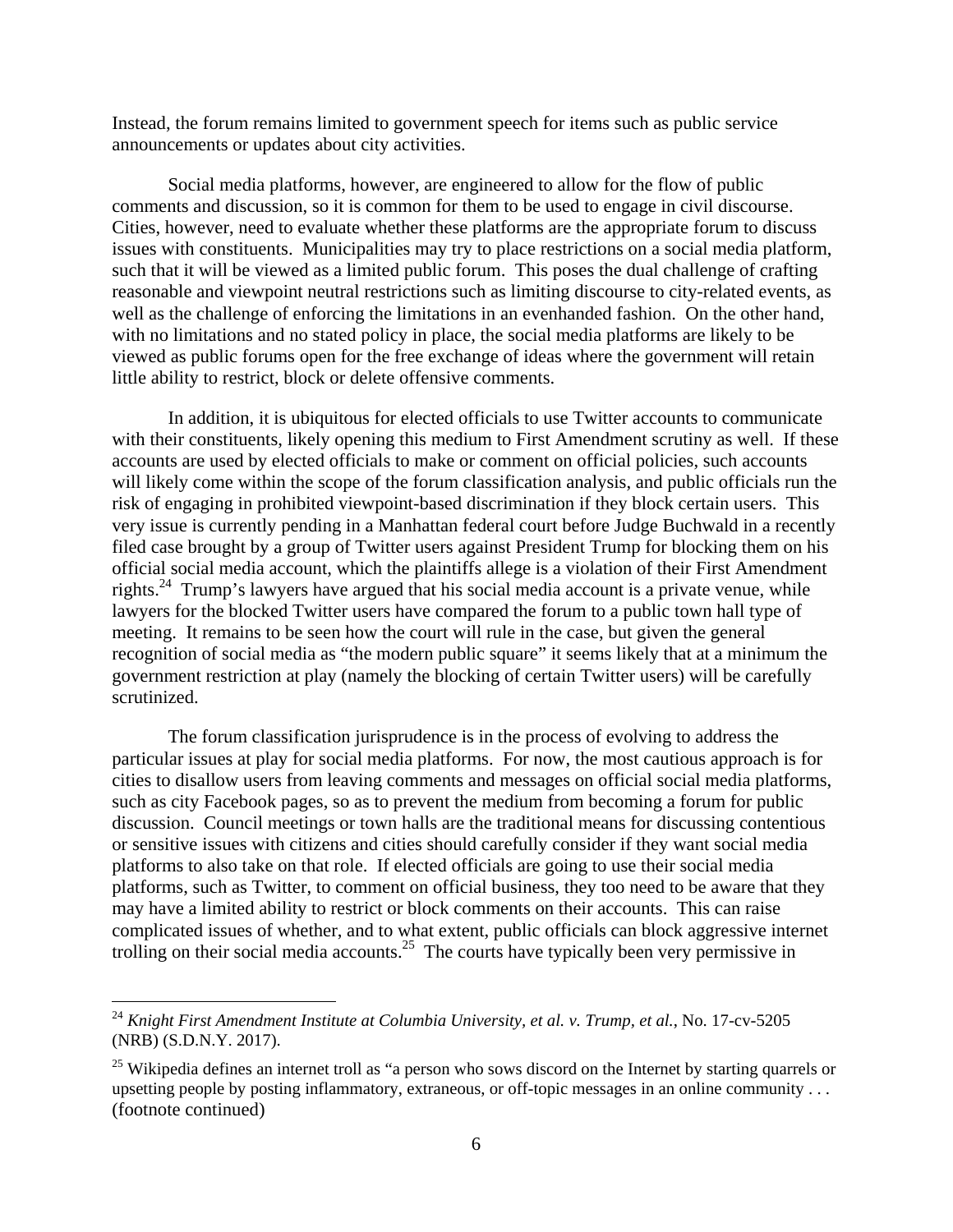allowing provocative or inflammatory speech in public fora such as parks and in some limited public fora such as city council meetings.<sup>26</sup> By analogy, it is quite likely the courts will also find such speech cannot be prohibited across the board on City or elected City officials social media sites where public business is being discussed. But while the courts expect public officials to have thick skins, they are likely to be more receptive to narrowly tailored restrictions for trolling directed at "fighting words" or actual and real threats of bodily harm.<sup>27</sup> Such limitations in turn trigger thorny issues of how to determine what qualifies as "fighting words" or real threats of bodily harm and how to evenhandedly enforce any limitations.

#### **III. Electronic Messages Fall Within The Scope Of The California Public Records Act.**

In addition to the First Amendment concerns noted above, social media platforms and the messages generated there, also fall within the purview of the California Public Records Act ("PRA"). The long-arm of the PRA reaches not just to the social media platforms maintained by public entities, but also to emails and text messages sent through the personal accounts and devices of public officials and employees pursuant to the California Supreme Court's recent decision in *City of San Jose v. Superior Court.*<sup>28</sup>

#### **A. Overview Of The PRA**

The PRA grants access to public records held by state and local agencies.<sup>29</sup> Modeled after the federal Freedom of Information Act (5 U.S.C. § 552 et seq.), the PRA was enacted for the purpose of increasing freedom of information by giving members of the public access to records in the possession of state and local agencies.<sup>30</sup> The PRA declares that "access to information concerning the conduct of the people's business is a fundamental and necessary right of every person in this state."31 In 2004, voters made this principle part of the California Constitution.<sup>32</sup>

The fundamental rule announced by the PRA is that "every person has a right to inspect any public record" unless an express statutory exception to such access applies.<sup>33</sup> The PRA

 $27$  "'Fighting words' are those that by their very utterance inflict injury or tend to incite an immediate breach of the peace." *Chaplinsky v. New Hampshire*, 315 U.S. 568 (1942).

<sup>28</sup> *City of San Jose v. Superior Court* (2017) 2 Cal.5th 608.

29 Gov't. Code § 6250 et seq.; *Los Angeles Cty. Bd. of Supervisors v. Superior Court* (2016) 2 Cal.5th 282, 290.

<sup>30</sup> *Filarsky v. Superior Court* (2002) 28 Cal.4th 419, 425.

 $31$  Gov't. Code § 6250.

1

with the intent of provoking readers into an emotional response or of otherwise disrupting normal, ontopic discussion, often for the troll's amusement."

<sup>26</sup> *See Gathright v. City of Portland*, 439 F.3d 573 (9th Cir. 2006); *see also White v. City of Norwalk*, 900 F.2d 1421, 1425 (9th Cir. 1990); *Acosta v. City of Costa Mesa*, 718 F.3d 800, 811 (2013).

<sup>32</sup> *City of San Jose*,2 Cal.5th at 615.

<sup>33</sup> Gov't. Code § 6253.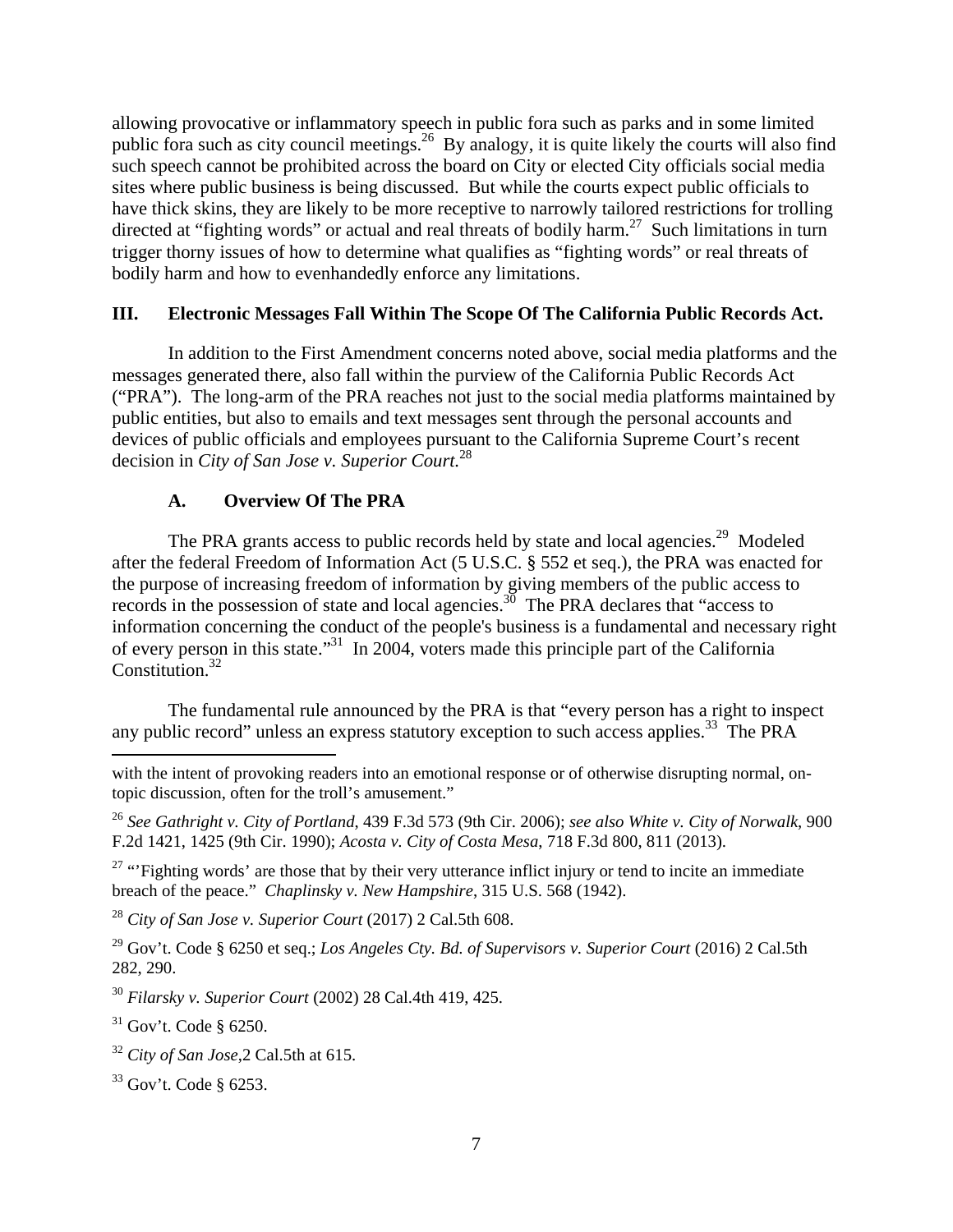defines "public record" as "any writing containing information relating to the conduct of the public's business prepared, owned, used, or retained by any state or local agency regardless of physical form or characteristics."<sup>34</sup> A "writing" is also defined under the PRA as "any writing" containing information relating to the conduct of the public's business prepared, owned, used, or retained by any state or local agency regardless of physical form or characteristics."<sup>35</sup> Courts have recognized that what will constitute a record relating to the "public's business" will not always be clear. Gripes about coworkers, for example, will not typically be "public records." Generally, a record relates to the conduct of the "public's business" – and therefore constitutes a "public record" – where it is kept by an officer because it is necessary or convenient to the discharge of  $[her/his]$  official duty".<sup>36</sup>

Enacted in 1968, the PRA clearly predated the prevalence of electronic communications such as email, text messaging, as well as social media platforms such as Twitter, Facebook and Nextdoor. Unlike the traditional paper records the PRA was designed to address, electronic communications can be generated, copied, and transferred with far greater ease and efficiency. Whereas before the age of electronic communications, a public employee or officer might have to ask her or his assistant to type a letter to communicate about government business – which letter would then more likely be saved in an official file – with email and other such electronic communication methods, a public employee can easily prepare correspondence herself/himself and facilitate the transfer of the correspondence to others with the click of a button, possibly circumventing more traditional administrative processes and record keeping.<sup>37</sup> Indeed, with electronic communications, public entity employees have myriad means of disseminating, storing, and duplicating information pertaining to government business without having to rely on or utilize the facilities or resources of the public entity itself. For example, although public entities provide their employees with official email accounts and computing resources to facilitate the use of electronic communication for government work, such employees can effectively just as easily use their own personal email accounts and computing facilities – smart phones, laptops, etc. – for conducting their work.

Despite the potential for government business to be conducted through personal electronic means of communication, storage, and processing, the issue of whether content on personal electronic communication accounts and personal computing devices is subject to the PRA had not been addressed by the California Supreme Court. That changed last year with the case of *City of San Jose v. Superior Court*, 2 Cal. 5th 608 (2017).

#### **B. The** *City of San Jose* **Case Extended The Reach Of The PRA.**

In the *City of San Jose* case, an individual, Ted Smith, submitted a request to the City of San Jose, seeking public records related to downtown San Jose redevelopment. He specifically requested "[a]ny and all voicemails, emails or text messages sent or received on private

 $34$  Gov't. Code § 6252(e).

 $35$  Gov't. Code § 6252(g).

<sup>36</sup> *City of San Jose*, 2 Cal.5th at 618.

<sup>37</sup> *Id.* at 625.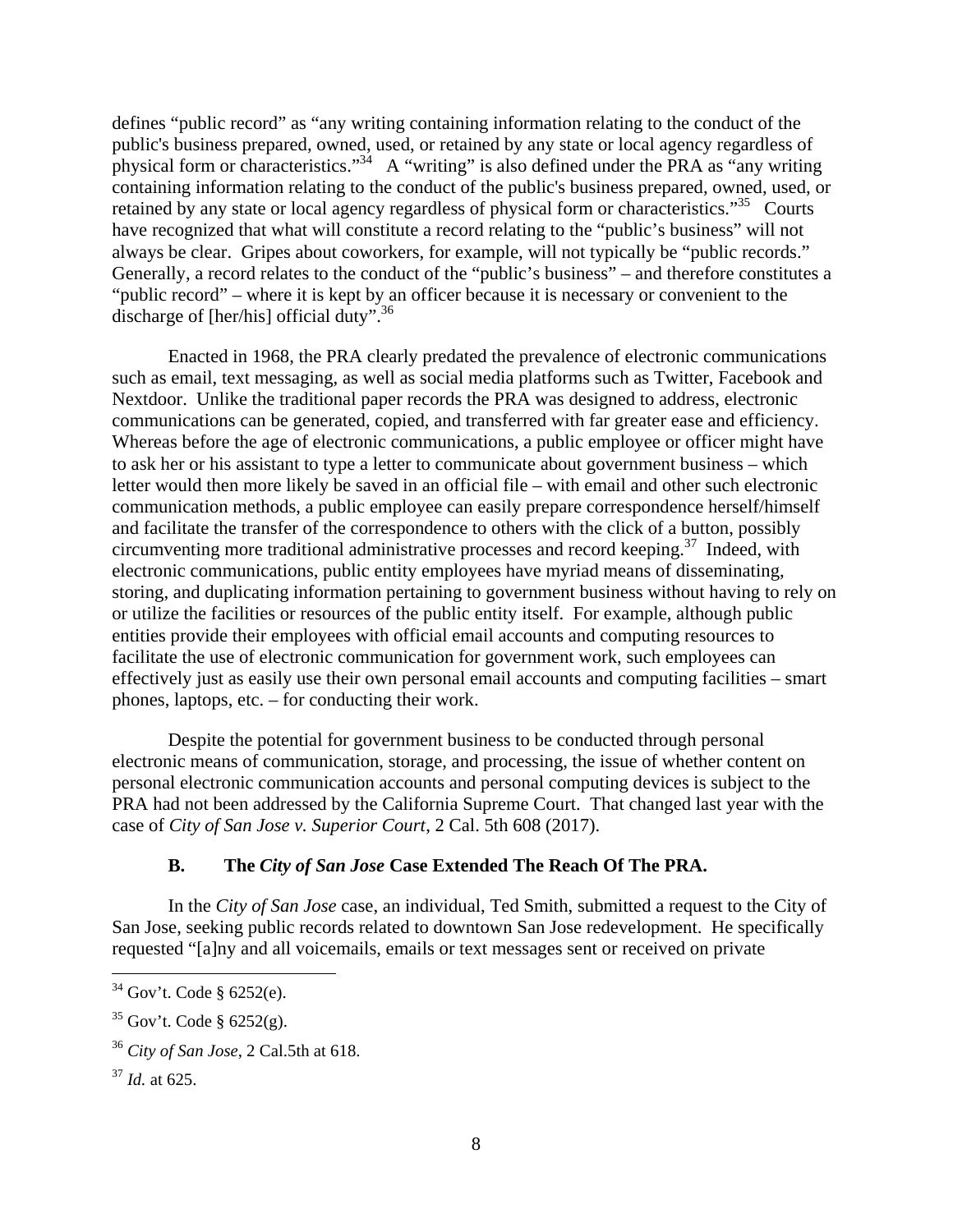electronic devices" used by the mayor and members of the City Council or their staff. The City produced information responsive to Smith's requests, but refused to produce any information contained on any private devices. The City took the position that these items were not public records within the meaning of the PRA.<sup>38</sup>

Smith brought an action for declaratory relief seeking an order that he was entitled to disclosure of the responsive information on the private devices. The Superior Court granted Smith's requested relief, but the City prevailed on its ensuing petition for a writ of mandate to the Court of Appeal. The California Supreme then took up the matter on appeal, overturning the judgment of the Court of Appeal.

Explaining that under the California Constitution, the PRA must be broadly construed to further the people's right of access,<sup>39</sup> the high Court interpreted several key provisions of the PRA to find that "writings concerning the conduct of public business [are not] beyond CPRA's reach merely because they were sent or received using a nongovernmental account."<sup>40</sup> Several of the key PRA provisions the Court interpreted to support its holding are discussed below.

First, the Court addressed an ambiguous provision concerning the definition of "local agency" that the City argued supported its position that records sent through personal accounts did not constitute records "prepared by" a local agency.<sup>41</sup> Although the PRA defines "public records" to include those "prepared by" any state or local agency, the City argued that this provision did not reach records transmitted through a public entity employee's *personal* account because the PRA's definition of "local agency" does not expressly include "individual government officials or staff members." $\frac{1}{2}$  The Court rejected this "narrow" interpretation of the PRA to find that a "writing prepared by a public employee conducting agency business has been 'prepared by' the agency within the meaning of section [6252(e)], even if the writing is prepared using the employee's personal account."<sup>43</sup> The Court explained that "[i]t is well established that a governmental entity, like a corporation, can act only through its individual officers and employees. A disembodied governmental agency cannot prepare, own, use, or retain any record. Only the human beings who serve in agencies can do these things.<sup>"44</sup>

The City also argued that the PRA's provision requiring the disclosure of records "owned by, used, or retained" by a public entity does not apply to records residing on the personal device or account of a governmental employee or officer, because such material, the City argued, is beyond the governmental entity's reach.<sup>45</sup> The Court rejected this argument as well, mainly on

<sup>42</sup> *Id.*

 $\overline{a}$ 

<sup>43</sup> *Id.* at 621.

<sup>38</sup> *City of San Jose v. Superior Court* (2014) 225 Cal.App.4th 75, 80.

<sup>39</sup> *City of San Jose*, 2 Cal.5th at 617.

<sup>40</sup> *Id.* at 616.

<sup>41</sup> *Id.* at 619.

<sup>&</sup>lt;sup>44</sup> *Id.* at 620-621 (citations excluded).

<sup>45</sup> *Id.* at 622.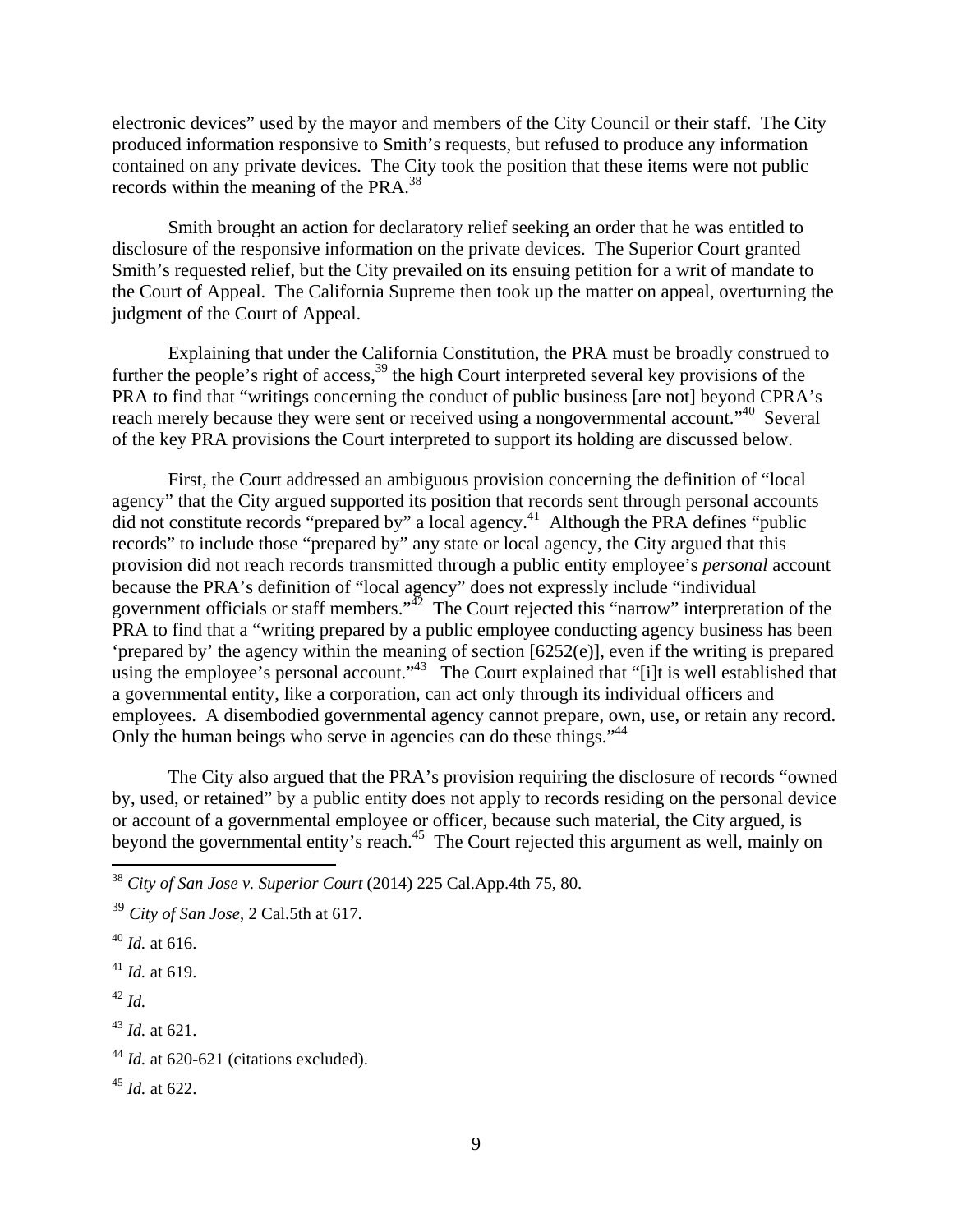the precept that "an agency's public records 'do not lose their agency character just because the official who possesses them takes them out the door.'"46 The Court concluded that a "writing retained by a public employee conducting agency business has been 'retained by' the agency within the meaning of section  $[6252(e)]$ , even if the writing is retained in the employee's personal account." 47

As a policy matter, the Court observed that allowing public entities to avoid disclosure under the PRA simply because their employees can "click" into a personal account to send or receive the records would undermine the "whole purpose" of the PRA because it would allow – and even encourage – public entities to hide their most sensitive and potentially damning discussions from public access.<sup>48</sup>

Despite its holding, the Court recognized that subjecting records on personal accounts and devices to the PRA implicates privacy concerns for public entity employees, but found that such privacy concerns should be resolved on a case-by-case basis rather than categorically as the City proposed.<sup>49</sup> The Court then provided guidance for searching for public records that reside on personal accounts and personal devices in a manner that would fulfill the objectives of the PRA while not trampling on the privacy rights of public employees. Specifically, the Court explained, that although the PRA does not prescribe specific methods of searching for documents, and that public entities may develop their own internal policies for conducting searches, "once an agency receives a CPRA request, it must 'communicate the scope of the information requested to the custodians of its records,' although it need not use the precise language of the request.<sup>50</sup> The Court explained that once the request has been communicated to the "employees in question," the "agency may then reasonably rely on these employees to search their own personal files, accounts, and devices for responsive material."<sup>51</sup>

The Court went on to describe a procedure adopted by the Washington Supreme Court for its public records law that allows a public agency to demonstrate that it has performed an adequate search under Washington's PRA. Under that procedure, employees who "withhold" personal records from their employer "must submit an affidavit with facts sufficient to show the information is not a 'public record' under [Washington's PRA]."52 The California Supreme Court stated that it agreed that this procedure "when followed in good faith, strikes an appropriate balance" for complying with the PRA while protecting employees' privacy

- <sup>50</sup> *Id.* at 628.
- $^{51}$  *Id*.

 $\overline{a}$ 

<sup>52</sup> *Id.*

<sup>46</sup> *Id.* at 623.

<sup>47</sup> *Id.* at 623.

<sup>48</sup> *Id.* at 625.

<sup>49</sup> *Id.* at 626.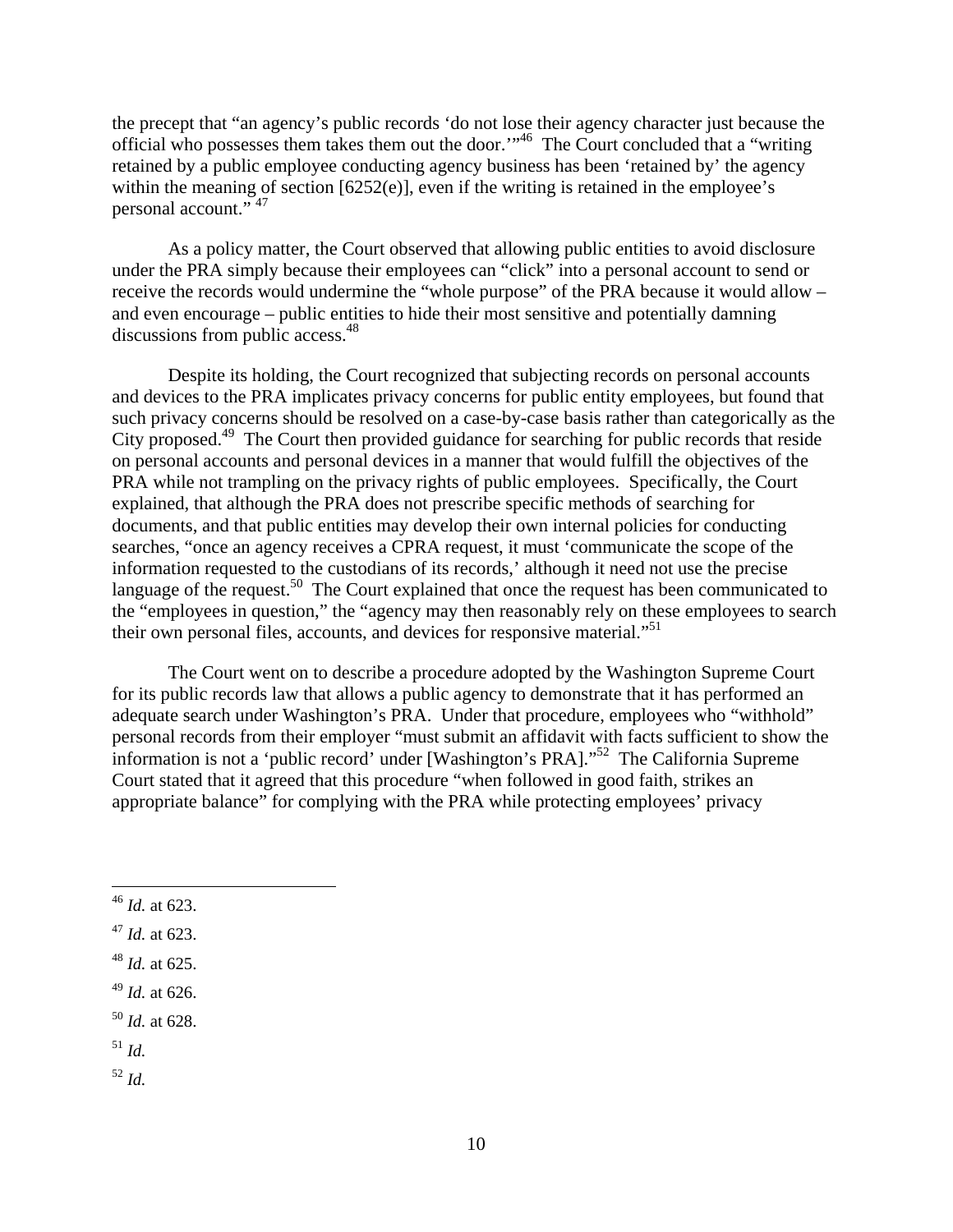concerns.53 The Court concluded, however, by stating that "[w]e do not hold that any particular search method is required or necessarily adequate.<sup>54</sup>

#### **C. Complying With The PRA Following the** *San Jose* **Case – Implications, Unanswered Questions, And Practical Tips.**

#### **1.** *Implications of San Jose*

The Supreme Court's decision in *San Jose* is well-reasoned and clearly settled the specific issue before it – whether content that otherwise constitutes "public records" remains subject to the PRA when it has been transmitted through personal accounts or resides on personal devices. The Court also provided useful guidance concerning how to approach searching for public records on personal accounts and devices in ways that preserve the privacy rights of government employees. As with most decisions, however, the holding has certain implications beyond that rule expressly announced, and also leaves some relevant questions unanswered – in this case, concerning compliance with the PRA when it comes to personal accounts and devices. Some of these implications and open questions are discussed below.

#### (a) Increased Risk of PRA Liability

One thing seems clear – the *San Jose* decision will result in an increased risk of liability for public entities in PRA lawsuits. This is because due to the rule announced, the systems public entities use to ensure compliance with the PRA now apply to a larger scope of records and record-keeping processes and practices. Whereas prior to *San Jose*, public entities did not even have to think about whether "public records" might reside on personal accounts and devices for purposes of complying with the PRA, now they do, or face the prospect of an adverse ruling in a PRA lawsuit, including the imposition of attorneys' fees.<sup>55</sup> Indeed, although the Supreme Court provided guidance on how public entities can balance their obligations to search for public records while avoiding an undue intrusion in to the privacy rights of their employees, the Court did not announce any specific searching prescriptions or bright-line rules. Nothing stated in the *San Jose* decision allows public entities to be certain their procedures and practices for searching personal accounts and devices will comply with the PRA.<sup>56</sup>

Indeed, a government agency might *attempt* to institute appropriate procedures and practices, but could still find itself running afoul of the PRA for failing to disclose public records residing on personal accounts and devices. For example, unlike in the case where public records reside on agency-controlled accounts and devices – where the agency can run searches for responsive content across multiple employees or all employees – when dealing with personal accounts and devices, an agency must rely exclusively on its employees to conduct adequate searches. The agency must also ensure that its procedures for *notifying* appropriate employees

<u>.</u>

<sup>53</sup> *Id.* at 628.

<sup>54</sup> *Id.*

 $55$  Gov't. Code § 6259(d).

<sup>56</sup> *City of San Jose*, 2 Cal.5th at 629.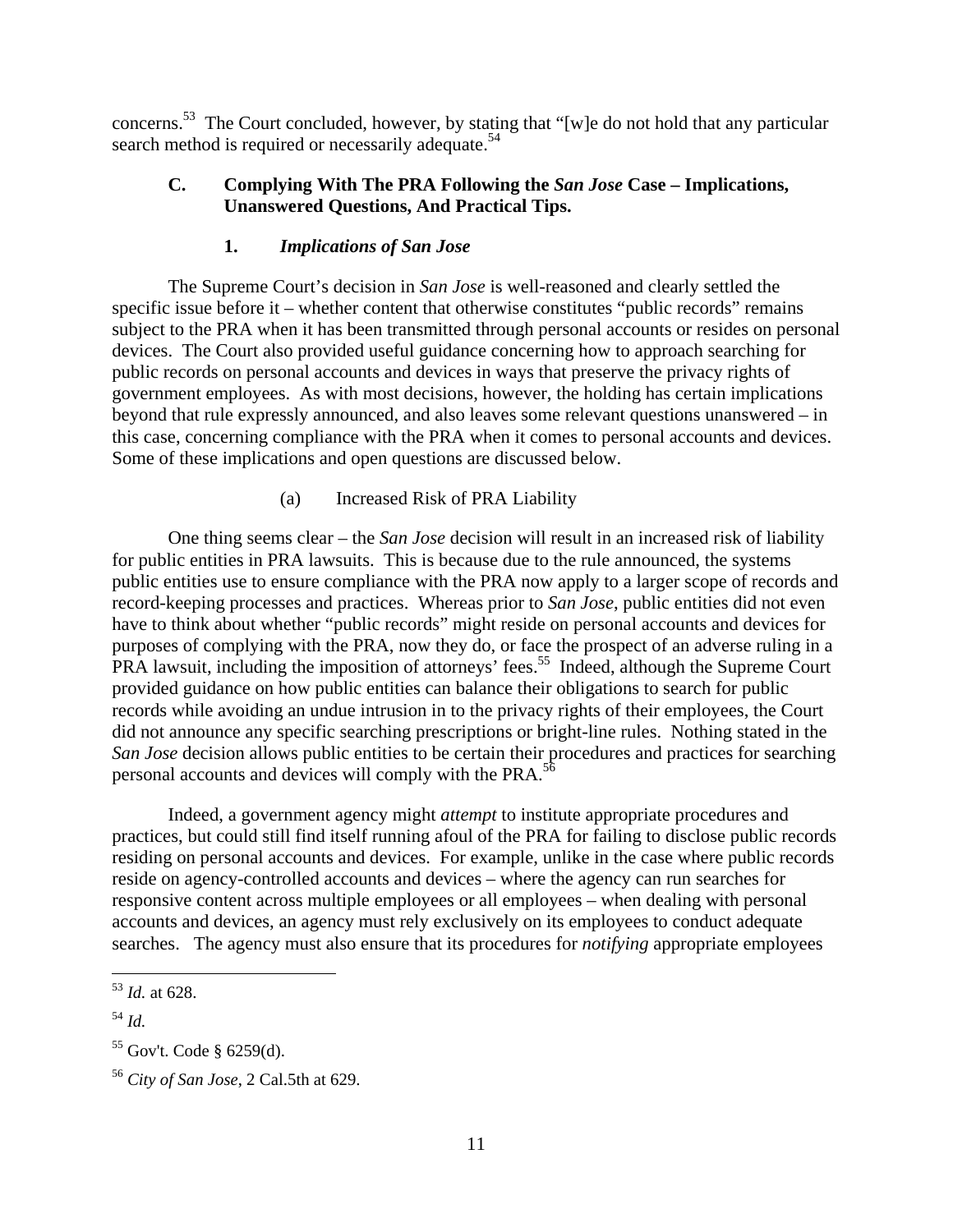and for *training* them to search for public records are themselves adequate and defensible. This is less of a concern with searching agency controlled servers and accounts, where the agency can simply search all content for responsive documents, either in the first instance or to ensure that employees have adequately identified responsive documents.

> (b) PRA Applies To Social Media – Such as Facebook, Twitter, and Nextdoor

Another implication of *San Jose* is that content transmitted through, or contained on, social media – such as Facebook, Facebook Messenger, Twitter, and Nextdoor – is also subject to the PRA. Although the requester in San Jose did not ask the City to disclose public records contained on social media,57 and the Supreme Court's holding in *San Jose* referred only to "personal accounts," without specifying if social media fell within the ruling's purview, the rationales behind the rule announced, as well as other language in the decision, make clear that the PRA applies with equal force to social media. For example, if a communication by a public entity employee is transmitted through her/his Facebook Messenger to another party, that content is still a "writing" "prepared by" the agency's employee, and therefore subject to the PRA in the event the communication concerns the "public's business."<sup>58</sup> Likewise, the mere fact that an otherwise "public record" is transmitted through social media should not mean it loses its "agency character" any more so than a public record that an employee takes with them "out the door."59 The fact that the Court's holding applies to social media as well as more traditional electronic communications that were the subject of the specific request at issue in the case – email and text messaging – is evident from the Court's generic references throughout the decision to terms such as "electronic communications," "personal accounts," and "other electronic platforms.<sup>60</sup> Although the holding never expressly referred to social media, public entities should treat social media as subject to the PRA.

#### **2.** *Open Questions After San Jose*

 The Court's decision in *San Jose* also leaves some unanswered questions, particularly as to what agencies must specifically do to ensure their search for public records on personal accounts and devices (including social media) will comply with the PRA, and how public entities' records retentions obligations are affected (if at all) by the extension of the PRA to private accounts.

<sup>57</sup> *City of San Jose*, 225 Cal.App.4th at 80.

<sup>58</sup> *City of San Jose*, 2 Cal.5th at 621 ("A writing prepared by a public employee conducting agency business has been "prepared by" the agency within the meaning of section 6252, subdivision (e), even if the writing is prepared using the employee's personal account.").

<sup>&</sup>lt;sup>59</sup> *Id.* at 623 ("an agency's public records 'do not lose their agency character just because the official who possesses them takes them out the door.'").

<sup>60</sup> *See, e.g., id.* at 618 ("Today, these tangible, if laborious, writing methods have been enhanced by electronic communication. Email, text messaging, and other electronic platforms, permit writings to be prepared, exchanged, and stored more quickly and easily."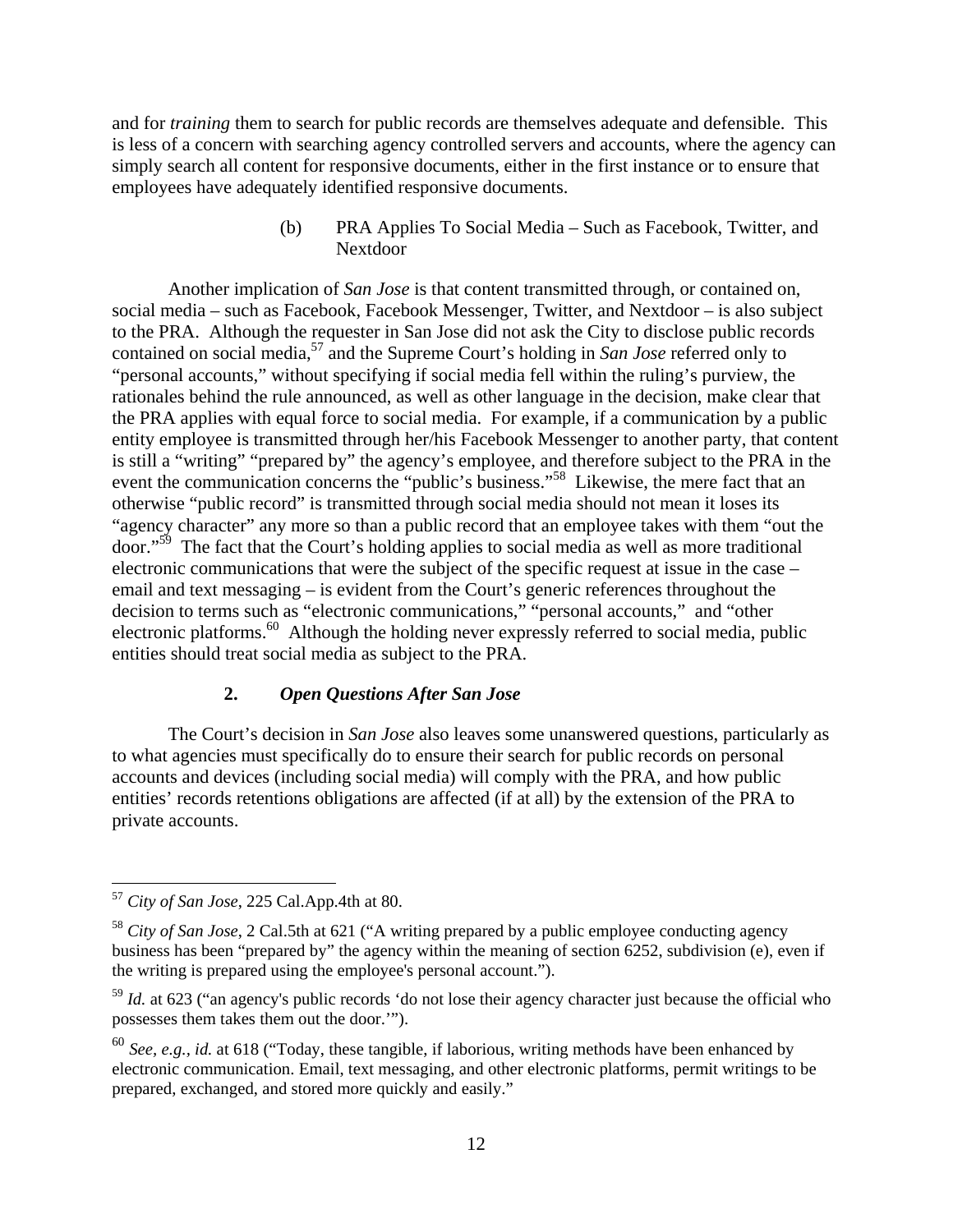(a) What Do Agencies Need to Do To Perform Defensible Searches For Public Records on Personal Accounts?

Although the Court in *San Jose* addressed how agencies might go about complying with the requirement to search for public records on personal accounts, it laid down no definite prescriptions or rules.

For example, the Court explained that once a public entity has notified the "employees in question" of a public records request, the agency may then "reasonably rely on these employees to search their own personal files, accounts, and devices for responsive material.<sup>61</sup> But who the "employees in question" are, begs the question.

In *San Jose*, the "employees in question" were specifically identified in the request itself, which called for communications from the mayor and specific council members. But many PRA requests do *not* identify any particular employees or class of personnel or officials, leaving it up to the target agency to make this determination based on its own analysis of the request. Where the PRA request does not identify specific custodians, as is most often the case, what steps does the agency have to take to identify the specific employees who might have responsive information on their personal accounts? Where an agency is dealing with electronic files and accounts it can access directly  $-i.e.,$  those hosted on its own servers  $-$  identifying the "employees in question" at the outset is less of a concern because the content on the agency's servers can be searched using keywords to identify responsive documents. But where the agency must rely on individual employees to do the searching – as will be the case with personal accounts and devices – each individual likely to have responsive information will have to be identified at the outset. What must agencies, therefore, do to identify those employees who have opted to use personal accounts to transmit and store public records relevant to the request?

On a similar note, what must an agency do to discharge its obligation to ensure employees who *are* identified, and who must search their own personal accounts and files for "public records," are "properly trained" to do so?<sup>62</sup> Not all employees possess the same technical acumen or skills. Employees A and B may both prefer to use their Gmail accounts for conducting agency business, but Employee A may have no clue how to search his inbox while Employee B has a degree in computer science and can be relied upon to conduct such a search with ease. Some employees might not have the basic technical ability to effectively search their personal accounts and devices for "public records" even when instructed to do so and even if they attempt to do so in good faith. What must agencies do to ensure this is not an appreciable risk?

Another question is, to what extent can public entities rely on their employees' representation concerning searching for public records on their personal accounts and devices? The Court in *San Jose* explained that agencies may "reasonably" rely on their employees to

<sup>61</sup> *Id.* at 628.

 $62$  *Id.* (referring to the procedure to comply with FOIA whereby employees must be "properly trained" to do searches for public records).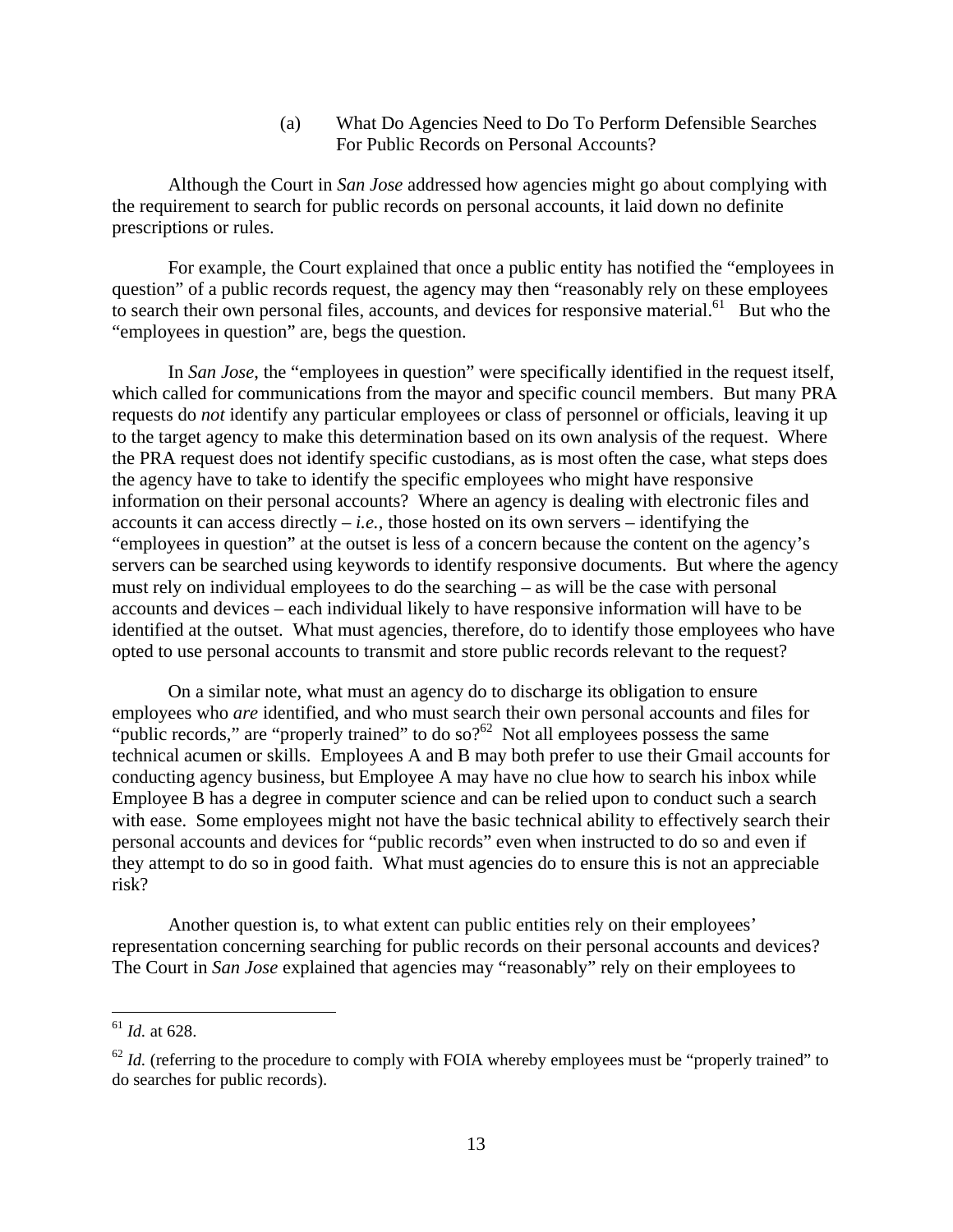search for responsive documents on their personal accounts, and described a procedure under which agencies could establish that an adequate search has been performed provided their employees swear under penalty of perjury that they have not withheld public records.<sup>63</sup> At the same time, the Court held that such a procedure could only be compliant when conducted in "good faith," and the Court noted that no particular search method or approach it discussed was "necessarily adequate" for compliance with the PRA.<sup>64</sup> Given this backdrop, what should a public entity do if one or more of its employees or officials represent they have no public records on their personal accounts, but other agency personnel believe that they do? What level of "policing" of an agency's procedure for identifying public records on a personal account (if any) is required for compliance with the PRA? In the case of records that are directly accessible to an agency, such as on its servers, this is less of an issue because the agency can always conduct its own searches. Decisions following *San Jose* may clarify these issues depending on whether they become practical concerns to public entities and requesters litigating PRA disputes.

> (b) How Are Existing Records Retention Requirements Affected By The Extension of the PRA to Records On Private Accounts and Devices?

The PRA does not govern what records public entities must *retain* – only what records they must *disclose*. 65 Record retention is addressed by other various state laws depending on the nature of the records. Generally, however, cities must retain records for at least two years.<sup>66</sup> Regardless of the *specific* records retention rules that might apply, presumably they apply to public records that reside on personal accounts and devices, which raises the difficult practical problem for cities of how to ensure that employees and officials know about and conform their behavior to applicable records retention laws concerning records residing on personal accounts and devices.

As discussed below in the practical tips section, there are two primary ways cities can go about securing compliance. First, they can prohibit employees and officials from using personal accounts for official business. Assuming such policies are adhered to, they circumvent the practical challenges of ensuring compliance with retention and disclosure laws for public records on personal accounts. The second general approach is to ensure employees and officials understand the applicable retention rules that apply. For example, a city could permit the use of personal accounts for conducting official business but require that all records be forwarded to an official account, or require that employees and officials abide by any applicable records retention laws – such as requiring employees to maintain records for at least two years, or longer as the case may be, and possibly to purge such records when no longer required to be retained.

<sup>63</sup> *Id.* at 627.

<sup>64</sup> *Id.* at 629.

<sup>65</sup> *Los Angeles Police Dep't v. Superior Court* (1977) 65 Cal.App.3d 661, 668 (PRA "itself does not undertake to prescribe what type of information a public agency may gather, nor to designate the type of records such an agency may keep, nor to provide a method of correcting such records. Its sole function is to provide for disclosure.")

<sup>66</sup> Gov. Code§ 34090(d).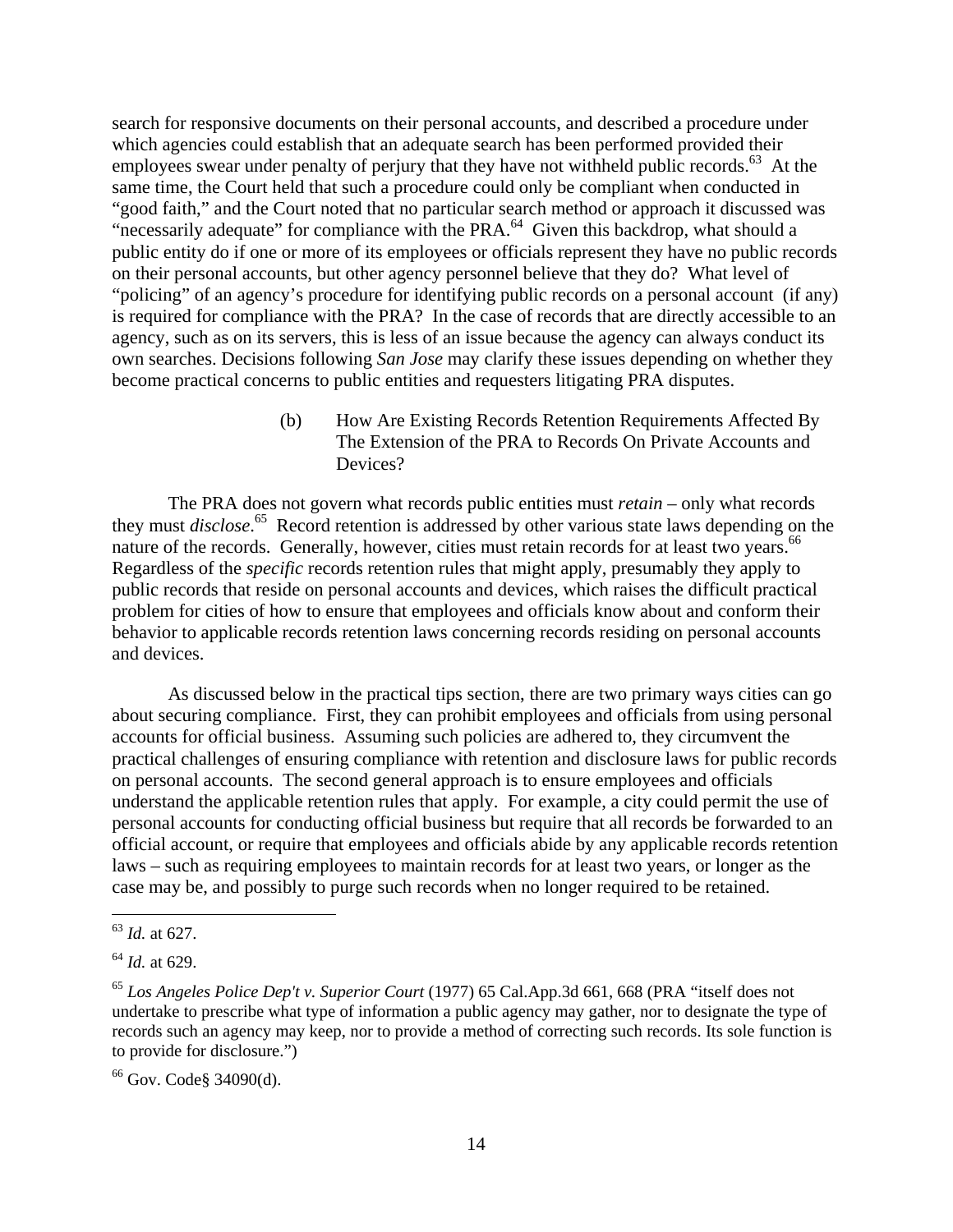One type of record that is likely to be maintained on personal accounts – transitory social media such as Snapchat – presents a particularly novel problem for cities trying to comply with their retention and disclosure obligations in the aftermath of *San Jose*. Although transitory social media almost certainly falls within the ambit of the PRA, there is also an inherent conflict with retaining such communications that are, by nature, *intended* to be temporary.

As discussed elsewhere, one means of dealing with such transitory records is to simply develop policies prohibiting public business from being conducted on privately maintained social media, and requiring that any communications that do arise on private accounts about public business be forwarded to official public accounts. Another potential solution is for cities to simply exclude such transitory and temporary records from the city's definition of public records for purposes of state public records retention laws. This is possible because what constitutes a public record for purposes of state records retention laws is not defined under state law, giving officials a modicum of discretion in this domain. Cities may be able to justify not treating transitory social media as a public record subject to retention due to the temporary nature of such media. This is something to be explored as the law in this area continues to develop.

#### **3.** *Practice Tips For Decreasing The Risk of Failing To Comply With the PRA Concerning Public Records On Personal Accounts and Devices*

Public entities attempting to ensure their practices concerning personal accounts and devices comply with the PRA should consider the following practice tips, particularly while the law in this arena – and the extent of the *San Jose* holding – are further established:

First, government agencies should ensure all employees and officials understand that use of personal electronic communication accounts and devices, as well as social media platforms and systems, will not shield any content from being subject to the PRA. Similarly, they should understand and comply with any records retention requirements in the event they chose to use their personal accounts and devices for public business.

Second, agencies should consider policies requiring all public or official business to be conducted using official government accounts and devices, and should consider instituting policies for monitoring such compliance – for example with periodic training, reminders, and employee statements of compliance.

Third, public entities should consider developing specific procedures for ensuring that appropriate employees are notified of a PRA request that might implicate their records, and develop a procedure for determining whether it is a reasonable possibility that such employees might have transmitted or saved public records through and to their personal accounts and devices, respectively. For example, an employee could be required to complete a questionnaire indicating whether they ever use a personal account or device for conducting any communication or work connected to their official responsibilities. Depending on their answers, the questionnaire would guide them through further topics and inquiries with the goal of facilitating a more robust and defensible search for public records on personal accounts and devices.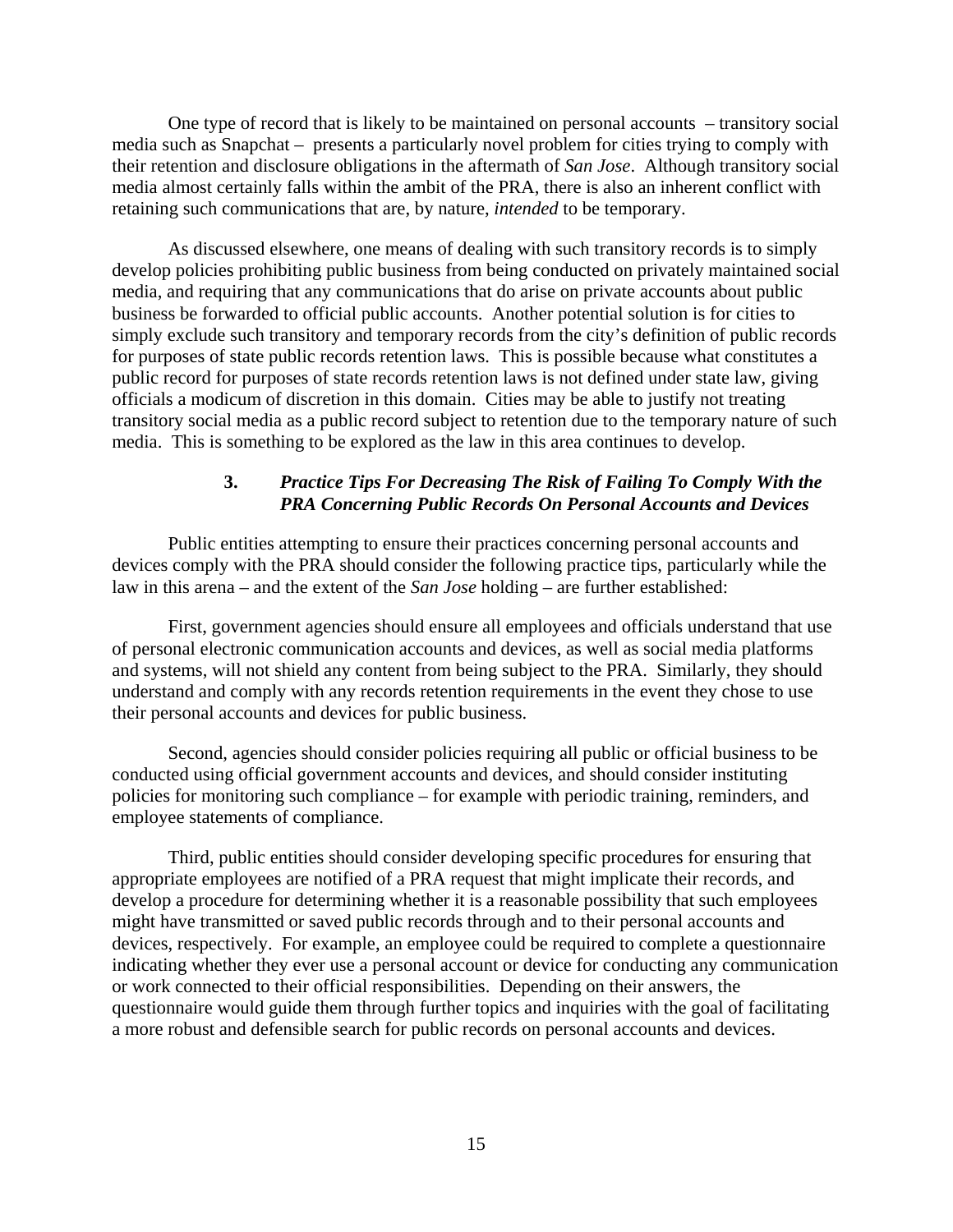# **IV. Conclusion**

Public entities need to ensure that as they and their employees increasingly leverage social media and other communication technologies, they stay appropriately on top of the ways in which established laws are being extended to address these changes in government practices.